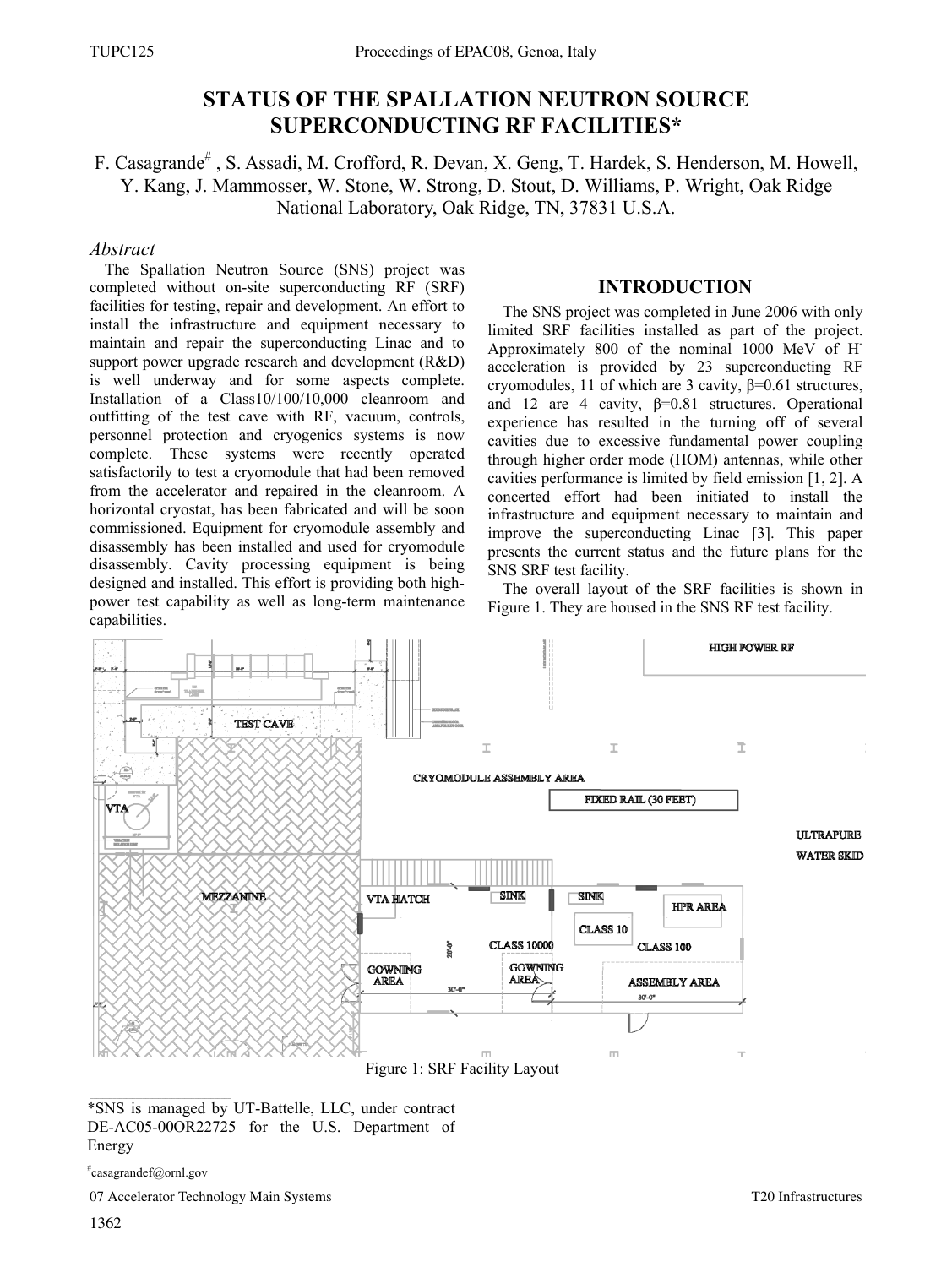The items that have been installed include the 5 MW, 805 MHz RF test stand, a fundamental power coupler processing system, the cleanroom, the cryomodule assembly area and the test cave. Installation of the cryomodule repair area and fabrication of the horizontal cryostat are underway. Future items include a high pressure rinse system, ultra-pure water system, and a vertical test assembly (VTA).

### **INSTALLED ITEMS**

#### *Cleanroom*

The cleanroom consists of two rooms: a Class 10,000 room and a Class 100 room, each measuring 20 by 30 feet. The Class 100 room also houses an 8 foot by 8 foot Class 10 assembly area. The rooms employ banks of pipe ducts to facilitate utility routing from the outside and between clean rooms. Figure 2 presents an external view of the cleanroom and the adjacent cryomodule assembly rail.



Figure 2: Exterior view of Cleanroom and Cryomodule Assembly Rail

The Class 10,000 room houses ultrasonic cleaning equipment and general assembly benches. The Class 100 room was recently used to blank off HOM antennas on a cryomodule removed from the tunnel (Serial number H-06). It also will be used for high pressure rinsing, string assembly, and particulate-free assembly within the Class 10 region of the room.

A 2000 square foot mezzanine was constructed as part of the cleanroom project. The mezzanine will provide additional support facilities and laboratory space.

#### *Cryomodule Test Cave*

The cryomodule test cave has an interior dimension of 36 feet long, by 13 feet wide, and an interior height of 10 feet. The entire cave is encased in five foot thick concrete shielding.

All components, including the rolling shield door and cryogenic transfer lines, have been installed to test cryomodules. These systems include the high power RF (using a 5 MW klystron), low-level RF, communication, cryogenic controls, vacuum, personnel protection, and oxygen deficiency.

Cryomodule H-06 was tested in December 2007 in the test cave, following the removal of HOM feed-throughs. All systems operated as expected, and all cavities achieved gradients of ~15 MV/m (the design gradient). Recovery of one cavity that had been turned off due to excessive HOM power at the fundamental frequency also confirmed cleanroom repair processes.

Figure 3 shows the interior of the test cave following installation of these systems.



Figure 3: View of Cryomodule Inside Test Cave

The RF power is interlocked with a radiation detector to limit the radiation inside the test cave to 10 R per hour. Simultaneous operation of up to four cavities is planned.

#### *Cryomodule Repair Facilities*

The cryomodule repair facilities will be used to separate the end cans from the vacuum vessel, remove the interior space frame from the vessel, and re-assemble these items following cryomodule repairs. The facilities can also be used for spare cryomodule assembly.